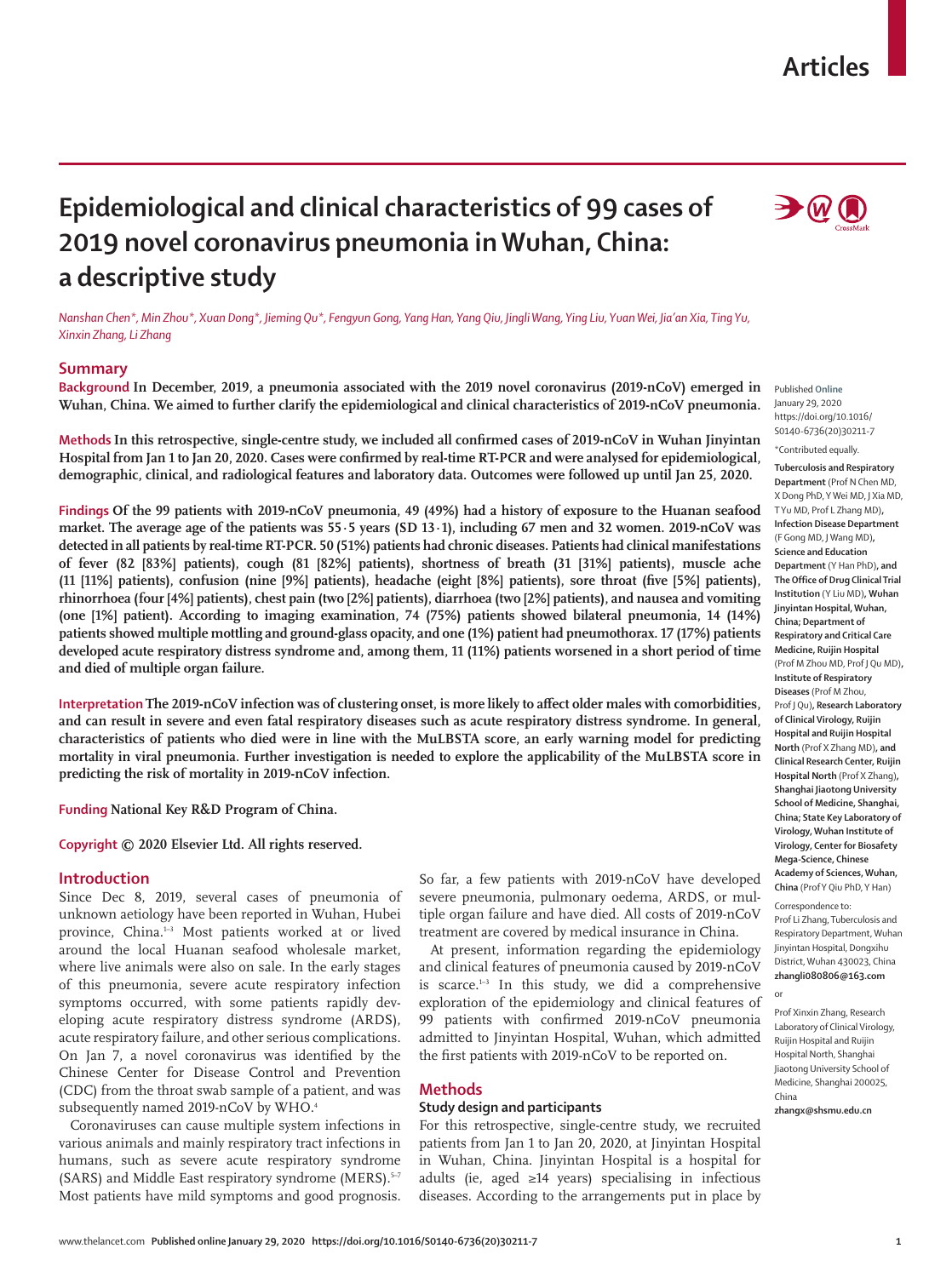#### **Research in context**

#### **Evidence before this study**

We searched PubMed on Jan 25, 2020, for articles that describe the epidemiological and clinical characteristics of the 2019 novel coronavirus (2019-nCoV) in Wuhan, China, using the search terms "novel coronavirus" and "pneumonia" with no language or time restrictions. Previously published research discussed the epidemiological and clinical characteristics of severe acute respiratory syndrome coronavirus or Middle East respiratory syndrome coronavirus, and primary study for the evolution of the novel coronavirus from Wuhan. The only report of clinical features of patients infected with 2019-nCoV was published on Jan 24, 2020, with 41 cases included.

#### **Added value of this study**

We have obtained data on 99 patients in Wuhan, China, to further explore the epidemiology and clinical features of 2019-nCoV. This study is, to our knowledge, the largest case series to date of 2019-nCoV infections, with 99 patients who were transferred to Jinyintan Hospital from other hospitals all

over Wuhan, and provides further information on the demographic, clinical, epidemiological, and laboratory features of patients. It presents the latest status of 2019-nCoV infection in China and is an extended investigation of the previous report, with 58 extra cases and more details on combined bacterial and fungal infections. In all patients admitted with medical comorbidities of 2019-nCoV, a wide range of clinical manifestations can be seen and are associated with substantial outcomes.

## **Implications of all the available evidence**

The 2019-nCoV infection was of clustering onset, is more likely to affect older men with comorbidities, and could result in severe and even fatal respiratory diseases such as acute respiratory distress syndrome. Early identification and timely treatment of critical cases of 2019-nCoV are important. Effective life support and active treatment of complications should be provided to effectively reduce the severity of patients' conditions and prevent the spread of this new coronavirus in China and worldwide.

the Chinese Government, adult patients were admitted centrally to the hospital from the whole of Wuhan without selectivity. All patients at Jinyintan Hospital who were diagnosed as having 2019-nCoV pneumonia according to WHO interim guidance were enrolled in this study.4 All the data of included cases have been shared with WHO. The study was approved by Jinyintan Hospital Ethics Committee and written informed consent was obtained from patients involved before enrolment when data were collected retrospectively.

## **Procedures**

We obtained epidemiological, demographic, clinical, laboratory, management, and outcome data from patients' medical records. Clinical outcomes were followed up to Jan 25, 2020. If data were missing from the records or clarification was needed, we obtained data by direct communication with attending doctors and other healthcare providers. All data were checked by two physicians (XD and YQ).

Laboratory confirmation of 2019-nCoV was done in four different institutions: the Chinese CDC, the Chinese Academy of Medical Science, Academy of Military Medical Sciences, and Wuhan Institute of Virology, Chinese Academy of Sciences. Throat-swab specimens from the upper respiratory tract that were obtained from all patients at admission were maintained in viral-transport medium. 2019-nCoV was confirmed by real-time RT-PCR using the same protocol described previously.3 RT-PCR detection reagents were provided by the four institutions. Other respiratory viruses including influenza A virus (H1N1, H3N2, H7N9), influenza B virus, respiratory syncytial virus, parainfluenza virus, adenovirus, SARS coronavirus (SARS-CoV), and MERS

coronavirus (MERS-CoV) were also examined with realtime RT-PCR

Sputum or endotracheal aspirates were obtained at admission for identification of possible causative bacteria or fungi. Additionally, all patients were given chest x-rays or chest CT.

## **Outcomes**

We describe epidemiological data (ie, short-term [occasional visits] and long-term [worked at or lived near] exposure to Huanan seafood market); demographics; signs and symptoms on admission; comorbidity; laboratory results; co-infection with other respiratory pathogens; chest radiography and CT findings; treatment received for 2019-nCoV; and clinical outcomes.

#### **Statistical analysis**

We present continuous measurements as mean (SD) if they are normally distributed or median (IQR) if they are not, and categorical variables as count (%). For laboratory results, we also assessed whether the measurements were outside the normal range. We used SPSS (version 26.0) for all analyses.

## **Role of the funding source**

The funder of the study had no role in study design, data collection, data analysis, data interpretation, or writing of the report. The corresponding authors had full access to all the data in the study and had final responsibility for the decision to submit for publication.

## **Results**

99 patients with 2019-nCoV were included in this study, two of whom were husband and wife. In total, 49 (49%)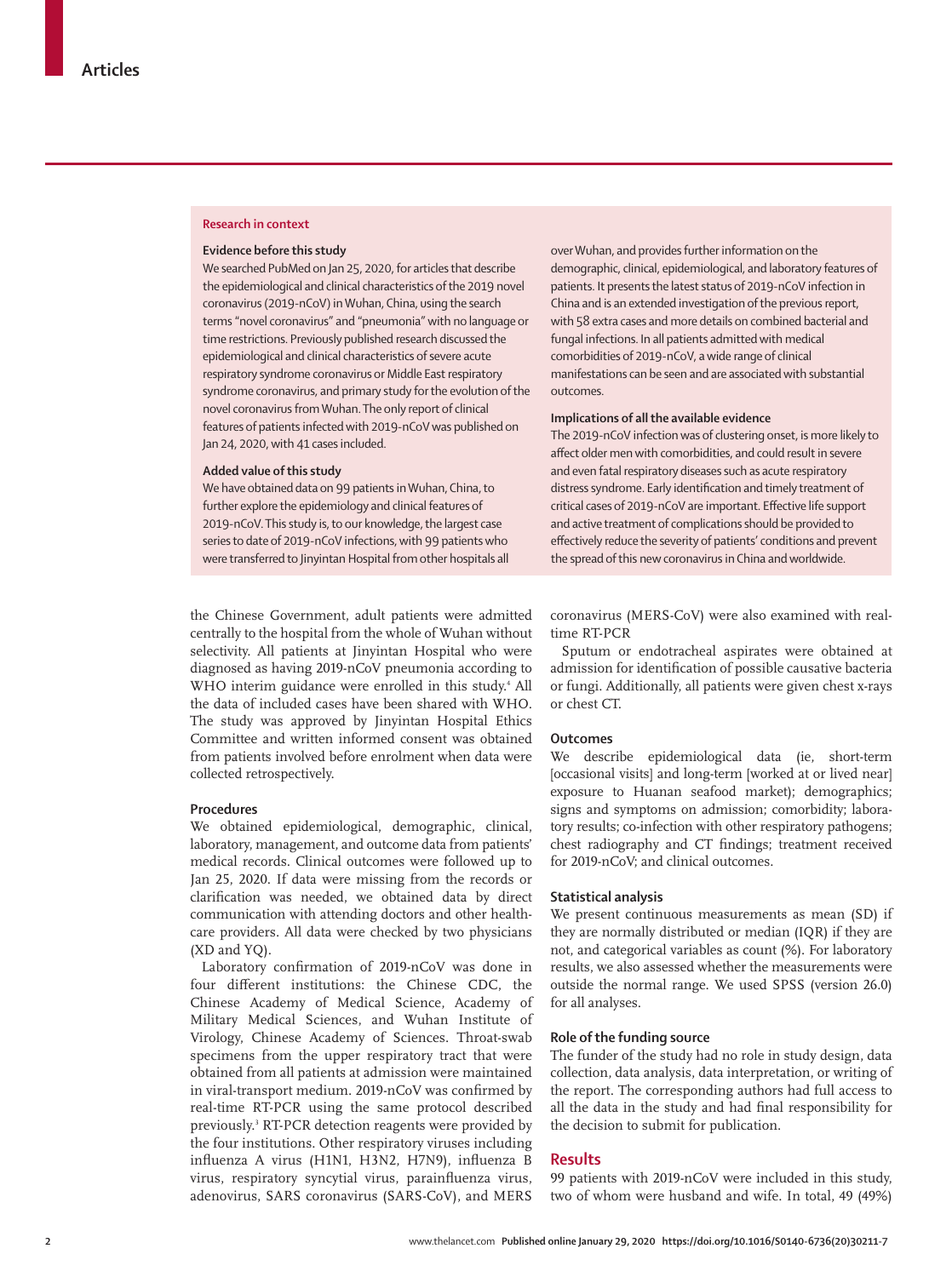patients were clustered and had a history of exposure to the Huanan seafood market. Among them, there were 47 patients with long-term exposure history, most of whom were salesmen or market managers, and two patients with short-term exposure history, who were shoppers. None of the patients were medical staff. Most patients were men, with a mean age of 55·5 years (SD 13·1; table 1). 50 (51%) patients had chronic diseases, including cardiovascular and cerebrovascular diseases, endocrine system disease, digestive system disease, respiratory system disease, malignant tumour, and nervous system disease (table 1).

On admission, most patients had fever or cough and a third of patients had shortness of breath (table 2). Other symptoms included muscle ache, headache,

|                                             | Patients (n=99) |
|---------------------------------------------|-----------------|
| Age, years                                  |                 |
| Mean (SD)                                   | 55.5(13.1)      |
| Range                                       | $21 - 82$       |
| $\leq 39$                                   | 10 (10%)        |
| $40 - 49$                                   | 22 (22%)        |
| $50 - 59$                                   | 30 (30%)        |
| $60 - 69$                                   | 22 (22%)        |
| $\geq 70$                                   | 15 (15%)        |
| Sex                                         |                 |
| Female                                      | 32 (32%)        |
| Male                                        | 67 (68%)        |
| Occupation                                  |                 |
| Agricultural worker                         | 2(2%)           |
| Self-employed                               | 63 (64%)        |
| Employee                                    | 15 (15%)        |
| Retired                                     | 19 (19%)        |
| Exposure to Huanan seafood market*          | 49 (49%)        |
| Long-term exposure history                  | 47 (47%)        |
| Short-term exposure history                 | 2(2%)           |
| Chronic medical illness                     | 50 (51%)        |
| Cardiovascular and cerebrovascular diseases | 40 (40%)        |
| Digestive system disease                    | $11(11\%)$      |
| Endocrine system disease†                   | 13 (13%)        |
| Malignant tumour                            | 1(1%)           |
| Nervous system disease                      | 1(1%)           |
| Respiratory system disease                  | 1(1%)           |
| Admission to intensive care unit            | 23 (23%)        |
| Clinical outcome                            |                 |
| Remained in hospital                        | 57 (58%)        |
| Discharged                                  | 31 (31%)        |
| Died                                        | 11 (11%)        |

Data are n (%) unless specified otherwise. 2019-nCoV=2019 novel coronavirus. \*Long-term exposure is having worked at or lived in or around Huanan seafood market, whereas short-term exposure is having been to Huanan seafood market occasionally. †12 were diabetic.

*Table 1:* **Demographics, baseline characteristics, and clinical outcomes of 99 patients admitted to Wuhan Jinyintan Hospital (Jan 1–20, 2020) with 2019-nCoV pneumonia**

confusion, chest pain, and diarrhoea (table 2). Many patients presented with organ function damage, including 17 (17%) with ARDS, eight (8%) with acute respiratory injury, three (3%) with acute renal injury, four (4%) with septic shock, and one (1%) with ventilator-associated pneumonia (table 2).

On admission, leucocytes were below the normal range in nine (9%) patients and above the normal range in 24 (24%) patients (table 3). 38 (38%) patients had neutrophils above the normal range. Lymphocytes and haemoglobin were below the normal range in many

|                                                                                                                                                                        | Patients (n=99) |  |
|------------------------------------------------------------------------------------------------------------------------------------------------------------------------|-----------------|--|
| Signs and symptoms at admission                                                                                                                                        |                 |  |
| Fever                                                                                                                                                                  | 82 (83%)        |  |
| Cough                                                                                                                                                                  | 81 (82%)        |  |
| Shortness of breath                                                                                                                                                    | 31 (31%)        |  |
| Muscle ache                                                                                                                                                            | 11 (11%)        |  |
| Confusion                                                                                                                                                              | 9(9%)           |  |
| Headache                                                                                                                                                               | 8(8%)           |  |
| Sore throat                                                                                                                                                            | 5(5%)           |  |
| Rhinorrhoea                                                                                                                                                            | 4 (4%)          |  |
| Chest pain                                                                                                                                                             | 2(2%)           |  |
| Diarrhoea                                                                                                                                                              | 2(2%)           |  |
| Nausea and vomiting                                                                                                                                                    | 1(1%)           |  |
| More than one sign or symptom                                                                                                                                          | 89 (90%)        |  |
| Fever, cough, and shortness of breath                                                                                                                                  | 15 (15%)        |  |
| <b>Comorbid conditions</b>                                                                                                                                             |                 |  |
| Any                                                                                                                                                                    | 33 (33%)        |  |
| ARDS                                                                                                                                                                   | 17 (17%)        |  |
| Acute renal injury                                                                                                                                                     | 3(3%)           |  |
| Acute respiratory injury                                                                                                                                               | 8(8%)           |  |
| Septic shock                                                                                                                                                           | 4 (4%)          |  |
| Ventilator-associated pneumonia                                                                                                                                        | 1(1%)           |  |
| Chest x-ray and CT findings                                                                                                                                            |                 |  |
| Unilateral pneumonia                                                                                                                                                   | 25 (25%)        |  |
| Bilateral pneumonia                                                                                                                                                    | 74 (75%)        |  |
| Multiple mottling and ground-glass opacity                                                                                                                             | 14 (14%)        |  |
| <b>Treatment</b>                                                                                                                                                       |                 |  |
| Oxygen therapy                                                                                                                                                         | 75 (76%)        |  |
| Mechanical ventilation                                                                                                                                                 |                 |  |
| Non-invasive (ie, face mask)                                                                                                                                           | 13 (13%)        |  |
| Invasive                                                                                                                                                               | 4(4% )          |  |
| <b>CRRT</b>                                                                                                                                                            | 9(9%)           |  |
| <b>ECMO</b>                                                                                                                                                            | 3(3%)           |  |
| Antibiotic treatment                                                                                                                                                   | 70 (71%)        |  |
| Antifungal treatment                                                                                                                                                   | 15 (15%)        |  |
| Antiviral treatment                                                                                                                                                    | 75 (76%)        |  |
| Glucocorticoids                                                                                                                                                        | 19 (19%)        |  |
| Intravenous immunoglobulin therapy                                                                                                                                     | 27 (27%)        |  |
| 2019-nCoV=2019 novel coronavirus. ARDS=acute respiratory distress syndrome.<br>ECMO=extracorporeal membrane oxygenation. CRRT=continuous renal<br>replacement therapy. |                 |  |
| Table 2: Clinical characteristics and treatment of patients with<br>2019-nCoV pneumonia                                                                                |                 |  |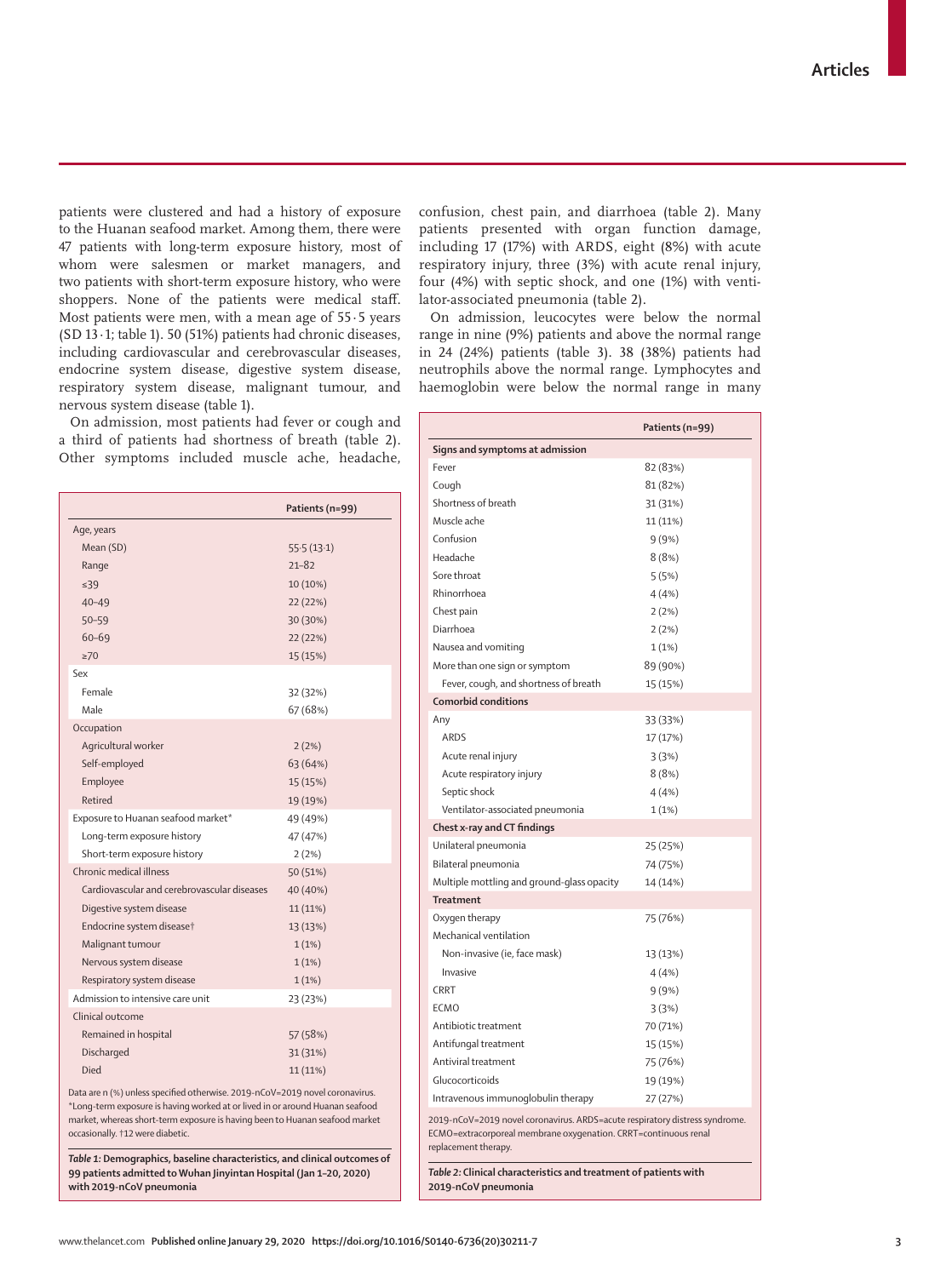|                                                                     | Patients (n=99)                    |
|---------------------------------------------------------------------|------------------------------------|
| <b>Blood routine</b>                                                |                                    |
| Leucocytes (× 10 <sup>9</sup> per L; normal range 3.5-9.5)          | 7.5(3.6)                           |
| Increased                                                           | 24 (24%)                           |
| Decreased                                                           | 9(9%)                              |
| Neutrophils ( $\times$ 10 <sup>9</sup> per L; normal range 1.8–6.3) | $5.0(3.3-8.1)$                     |
| Increased                                                           | 38 (38%)                           |
| Lymphocytes (× 10° per L; normal range 1·1–3·2)                     | 0.9(0.5)                           |
| Decreased                                                           | 35 (35%)                           |
| Platelets (× 10 <sup>9</sup> per L; normal range 125·0-350·0)       | 213.5(79.1)                        |
| Increased                                                           | 4 (4%)                             |
| Decreased                                                           | 12 (12%)                           |
| Haemoglobin (g/L; normal range 130-0-175-0)                         | 129.8 (14.8)                       |
| Decreased                                                           | 50 (51%)                           |
| Coagulation function                                                |                                    |
| Activated partial thromboplastin time (s; normal                    | 27.3(10.2)                         |
| range 21.0-37.0)                                                    |                                    |
| Increased                                                           | 6(6%)                              |
| Decreased                                                           | 16 (16%)                           |
| Prothrombin time (s; normal range 10.5-13.5)                        | 11.3(1.9)                          |
| Increased                                                           | 5 (5%)                             |
| Decreased                                                           | 30 (30%)                           |
| D-dimer (µg/L; normal range 0.0-1.5)                                | $0.9(0.5-2.8)$                     |
| Increased                                                           | 36 (36%)                           |
| <b>Blood biochemistry</b>                                           |                                    |
| Albumin (g/L; normal range 40.0-55.0)                               | 31.6(4.0)                          |
| Decreased                                                           | 97 (98%)                           |
| Alanine aminotransferase (U/L; normal range<br>$9.0 - 50.0$         | 39.0 (22.0-53.0)                   |
| Increased                                                           | 28 (28%)                           |
| Aspartate aminotransferase (U/L; normal range<br>$15.0 - 40.0$      | $34.0(26.0 - 48.0)$                |
| Increased                                                           | 35 (35%)                           |
| Total bilirubin (µmol/L; normal range 0.0–21.0)                     | 15.1(7.3)                          |
| Increased                                                           | 18 (18%)                           |
| Blood urea nitrogen (mmol/L; normal range<br>$3.6 - 9.5$            | 5.9(2.6)                           |
| Increased                                                           | 6 (6%)                             |
| Decreased                                                           | 17 (17%)                           |
| Serum creatinine (µmol/L; normal range<br>57·0–111·0)               | 75.6 (25.0)                        |
| Increased                                                           | 3(3%)                              |
| Decreased                                                           | 21 (21%)                           |
| Creatine kinase (U/L; normal range 50-0-310-0)                      | 85.0 (51.0-184.0)                  |
| Increased                                                           | 13 (13%)                           |
| Decreased                                                           | 23 (23%)                           |
| Lactate dehydrogenase (U/L; normal range<br>$120.0 - 250.0$         | 336.0 (260.0-447.0)                |
| Increased                                                           | 75 (76%)                           |
| Myoglobin (ng/mL; normal range 0-0-146-9)                           | 49.5 (32.2–99.8)                   |
| Increased                                                           | 15 (15%)                           |
| Glucose (mmol/L; normal range 3.9-6.1)                              | 7.4(3.4)                           |
| Increased                                                           | 51 (52%)                           |
| Decreased                                                           | 1 (1%)                             |
|                                                                     | (Table 3 continues in next column) |

|                                                                                                                                                                                                                                                           | Patients (n=99)   |  |
|-----------------------------------------------------------------------------------------------------------------------------------------------------------------------------------------------------------------------------------------------------------|-------------------|--|
| (Continued from previous column)                                                                                                                                                                                                                          |                   |  |
| Infection-related biomarkers                                                                                                                                                                                                                              |                   |  |
| Procalcitonin (ng/mL; normal range 0.0-5.0)                                                                                                                                                                                                               | 0.5(1.1)          |  |
| Increased                                                                                                                                                                                                                                                 | 6(6%)             |  |
| Interleukin-6 (pq/mL; normal range 0.0-7.0)                                                                                                                                                                                                               | $7.9(6.1 - 10.6)$ |  |
| Increased                                                                                                                                                                                                                                                 | 51 (52%)          |  |
| Erythrocyte sedimentation rate (mm/h; normal<br>range $0.0-15.0$ )                                                                                                                                                                                        | 49.9(23.4)        |  |
| Increased                                                                                                                                                                                                                                                 | 84 (85%)          |  |
| Serum ferritin (ng/mL; normal range 21.0-274.7)                                                                                                                                                                                                           | 808.7 (490.7)     |  |
| Increased                                                                                                                                                                                                                                                 | 62(63%)           |  |
| C-reactive protein (mq/L; normal range 0.0-5.0)*                                                                                                                                                                                                          | 51.4(41.8)        |  |
| Increased                                                                                                                                                                                                                                                 | 63/73 (86%)       |  |
| Co-infection                                                                                                                                                                                                                                              |                   |  |
| Other viruses                                                                                                                                                                                                                                             | $\Omega$          |  |
| <b>Bacteria</b>                                                                                                                                                                                                                                           | 1(1%)             |  |
| Fungus                                                                                                                                                                                                                                                    | 4(4%              |  |
| Data are n (%), n/N (%), mean (SD), and median (IQR). Increased means over the<br>upper limit of the normal range and decreased means below the lower limit of<br>the normal range. 2019-nCoV=2019 novel coronavirus. *Data available for<br>73 patients. |                   |  |

*Table 3:* **Laboratory results of patients with 2019-nCoV pneumonia**

patients (table 3). Platelets were below the normal range in 12 (12%) patients and above the normal range in four (4%). 43 patients had differing degrees of liver function abnormality, with alanine aminotransferase (ALT) or aspartate aminotransferase (AST) above the normal range (table 3); one patient had severe liver function damage (ALT 7590 U/L, AST 1445 U/L). Most patients had abnormal myocardial zymogram, which showed the elevation of creatine kinase in 13 (13%) patients and the elevation of lactate dehydrogenase in 75 (76%) patients, one of whom also showed abnormal creatine kinase (6280 U/L) and lactate dehydrogenase (20740 U/L). Seven (7%) patients had different degrees of renal function damage, with elevated blood urea nitrogen or serum creatinine. Regarding the infection index, procalcitonin was above the normal range in six (6%) patients. Most patients had serum ferritin above the normal range (table 3). 73 patients were tested for C-reactive protein, most of whom had levels above the normal range (table 3).

All patients were tested for nine respiratory pathogens and the nucleic acid of influenza viruses A and B. Bacteria and fungi culture were done at the same time. We did not find other respiratory viruses in any of the patients. *Acinetobacter baumannii*, *Klebsiella pneumoniae,* and *Aspergillus flavus* were all cultured in one patient. *A baumannii* turned out to be highly resistant to antibiotics. One case of fungal infection was diagnosed as *Candida glabrata* and three cases of fungal infection were diagnosed as *Candida albicans*.

According to chest x-ray and CT, 74 (75%) patients showed bilateral pneumonia (75%) with just 25 (25%)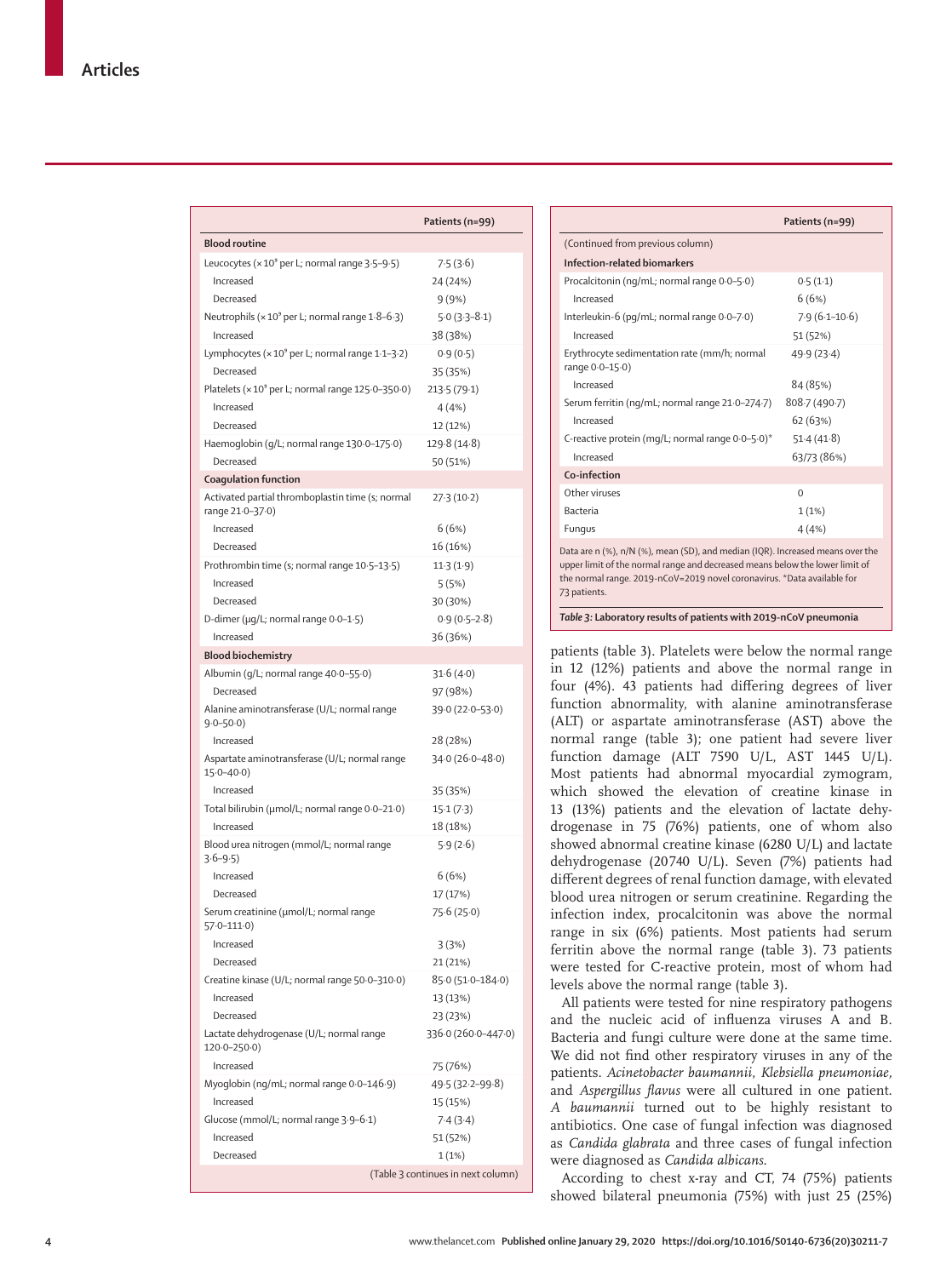

patients showing unilateral pneumonia (table 2). 14 (14%) patients showed multiple mottling and groundglass opacity (table 2; figure). Additionally, pneumothorax occurred in one (1%) patient.

All patients were treated in isolation. 75 (76%) patients received antiviral treatment, including oseltamivir (75 mg every 12 h, orally), ganciclovir  $(0.25$  g every 12 h, intravenously), and lopinavir and ritonavir tablets (500 mg twice daily, orally). The duration of antiviral treatment was 3–14 days (median 3 days [IQR 3–6]).

Most patients were given antibiotic treatment (table 2); 25 (25%) patients were treated with a single antibiotic and 45 (45%) patients were given combination therapy. The antibiotics used generally covered common pathogens and some atypical pathogens; when secondary bacterial infection occurred, medication was administered according to the results of bacterial culture and drug sensitivity. The antibiotics used were cephalosporins, quinolones, carbapenems, tigecycline against methicillin-resistant *Staphylococcus aureus*, linezolid, and antifungal drugs. The duration of antibiotic treatment was 3–17 days (median 5 days [IQR 3–7]). 19 (19%) patients were also treated with methylprednisolone sodium succinate, methylprednisolone, and dexamethasone for 3–15 days (median 5 [3–7]).

13 patients used non-invasive ventilator mechanical ventilation for 4–22 days (median 9 days [IQR 7–19]). Four patients used an invasive ventilator to assist ventilation for 3–20 days (median 17 [12–19]). The ventilator adopted P-SIMV mode, the inhaled oxygen concentration was 35–100%, and the positive endexpiratory pressure was  $6-12$  cm  $H<sub>2</sub>O$ . All four patients were still using ventilators at data cutoff. Moreover, nine (9%) patients received continuous blood purification due to renal failure and three (3%) patients were treated with extracorporeal membrane oxygenation (ECMO; table 2).

By the end of Jan 25, 31 (31%) patients had been discharged and 11 (11%) patients had died; all other patients were still in hospital (table 1). The first two deaths were a 61-year-old man (patient 1) and a 69-year-old man (patient 2). They had no previous chronic underlying disease but had a long history of smoking. Patient 1 was transferred to Jinyintan Hospital and diagnosed with severe pneumonia and ARDS. He was immediately admitted to the intensive care unit (ICU) and given an intubated ventilator-assisted breathing therapy. Later, the patient, having developed severe respiratory failure, heart failure, and sepsis, experienced a sudden cardiac arrest on the 11th day of admission and was declared dead. Patient 2 had severe pneumonia and ARDS after admission. The patient was transferred to the ICU and given ventilator-assisted breathing, and received antiinfection and ECMO treatment after admission. The patient's hypoxaemia remained unresolved. On the ninth day of admission, the patient died of severe pneumonia, septic shock, and respiratory failure. The intervals

#### *Figure:* **Chest x-rays and chest CTs of three patients**

Case 1: chest x-ray was obtained on Jan 1 (1A). The brightness of both lungs was diffusely decreased, showing a large area of patchy shadow with uneven density. Tracheal intubation was seen in the trachea and the heart shadow outline was not clear. The catheter shadow was seen from the right axilla to the mediastinum. Bilateral diaphragmatic surface and costal diaphragmatic angle were not clear, and chest x-ray on Jan 2 showed worse status (1B). Case 2: chest x-ray obtained on Jan 6 (2A). The brightness of both lungs was decreased and multiple patchy shadows were observed; edges were blurred, and large ground-glass opacity and condensation shadows were mainly on the lower right lobe. Tracheal intubation could be seen in the trachea. Heart shadow roughly presents in the normal range. On the left side, the diaphragmatic surface is not clearly displayed. The right side of the diaphragmatic surface was light and smooth and rib phrenic angle was less sharp. Chest x-ray on Jan 10 showed worse status (2B). Case 3: chest CT obtained on Jan 1 (3A) showed mass shadows of high density in both lungs. Bright bronchogram is seen in the lung tissue area of the lesion, which is also called bronchoinflation sign. Chest CT on Jan 15 showed improved status (3B).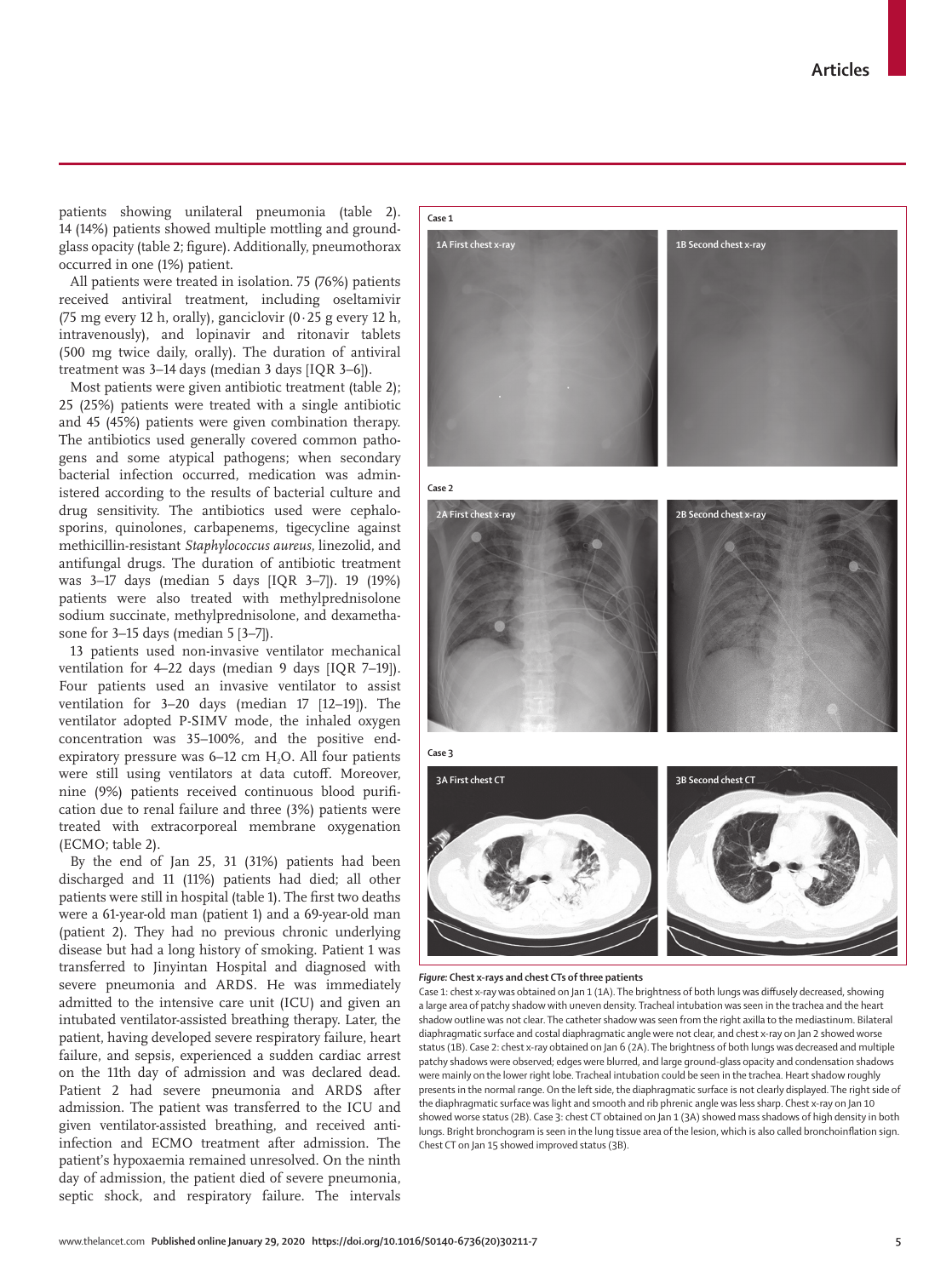between the onset of symptoms and the use of ventilatorassisted breathing in the two patients were 3 days and 10 days, respectively. The course of the disease and lung lesions progressed rapidly in both patients, with both developing multiple organ failure in a short time. The deaths of these two patients were consistent with the MuLBSTA score, an early warning model for predicting mortality in viral pneumonia.<sup>8</sup>

Of the remaining nine patients who died, eight patients had lymphopenia, seven had bilateral pneumonia, five were older than 60 years, three had hypertension, and one was a heavy smoker.

## **Discussion**

This is an extended descriptive study on the epidemiology and clinical characteristics of the 2019-nCoV, including data on 99 patients who were transferred to Jinyintan Hospital from other hospitals across Wuhan. It presents the latest status of the 2019-nCoV infection in China and adds details on combined bacterial and fungal infections.

Human coronavirus is one of the main pathogens of respiratory infection. The two highly pathogenic viruses, SARS-CoV and MERS-CoV, cause severe respiratory syndrome in humans and four other human coronaviruses (HCoV-OC43, HCoV-229E, HCoV-NL63, HCoV-HKU1) induce mild upper respiratory disease. The major SARS-CoV outbreak involving 8422 patients occurred during 2002–03 and spread to 29 countries globally.9,10 MERS-CoV emerged in Middle Eastern countries in 2012 but was imported into China.11,12 The sequence of 2019-nCoV is relatively different from the six other coronavirus subtypes but can be classified as betacoronavirus. SARS-CoV and MERS-CoV can be transmitted directly to humans from civets and dromedary camels, respectively, and both viruses originate in bats, but the origin of 2019-nCoV needs further investigation.13–15 2019-nCoV also has enveloped virions that measure approximately 50–200 nm in diameter with a single positive-sense RNA genome.<sup>16</sup> Club-shaped glycoprotein spikes in the envelope give the virus a crown-like or coronal appearance. Transmission rates are unknown for 2019-nCoV; however, there is evidence of human-to-human transmission. None of the 99 patients we examined were medical staff, but 15 medical workers have been reported with 2019-nCoV infection, 14 of whom are assumed to have been infected by the same patient.<sup>17</sup> The mortality of SARS-CoV has been reported as more than 10% and MERS-CoV at more than 35%.<sup>5,18</sup> At data cutoff for this study, mortality of the 99 included patients infected by 2019-nCoV was 11%, resembling that in a previous study.<sup>3</sup> However, additional deaths might occur in those still hospitalised.

We observed a greater number of men than women in the 99 cases of 2019-nCoV infection. MERS-CoV and SARS-CoV have also been found to infect more males than females.19,20 The reduced susceptibility of females to viral infections could be attributed to the protection from X chromosome and sex hormones, which play an important role in innate and adaptive immunity.<sup>21</sup> Additionally, about half of patients infected by 2019-nCoV had chronic underlying diseases, mainly cardiovascular and cerebrovascular diseases and diabetes; this is similar to MERS-CoV.19 Our results suggest that 2019-nCoV is more likely to infect older adult males with chronic comorbidities as a result of the weaker immune functions of these patients.<sup>19-22</sup>

Some patients, especially severely ill ones, had coinfections of bacteria and fungi. Common bacterial cultures of patients with secondary infections included *A baumannii*, *K pneumoniae*, *A flavus*, *C glabrata*, and *C albicans*. 8 The high drug resistance rate of *A baumannii* can cause difficulties with anti-infective treatment, leading to higher possibility of developing septic shock.<sup>23</sup> For severe mixed infections, in addition to the virulence factors of pathogens, the host's immune status is also one of the important factors. Old age, obesity, and presence of comorbidity might be associated with increased mortality.24 When populations with low immune function, such as older people, diabetics, people with HIV infection, people with long-term use of immunosuppressive agents, and pregnant women, are infected with 2019-nCoV, prompt administration of antibiotics to prevent infection and strengthening of immune support treatment might reduce complications and mortality.

In terms of laboratory tests, the absolute value of lymphocytes in most patients was reduced. This result suggests that 2019-nCoV might mainly act on lymphocytes, especially T lymphocytes, as does SARS-CoV. Virus particles spread through the respiratory mucosa and infect other cells, induce a cytokine storm in the body, generate a series of immune responses, and cause changes in peripheral white blood cells and immune cells such as lymphocytes. Some patients progressed rapidly with ARDS and septic shock, which was eventually followed by multiple organ failure. Therefore, early identification and timely treatment of critical cases is of crucial importance. Use of intravenous immunoglobulin is recommended to enhance the ability of anti-infection for severely ill patients and steroids (methylprednisolone 1–2 mg/kg per day) are recommended for patients with ARDS, for as short a duration of treatment as possible. Some studies suggest that a substantial decrease in the total number of lymphocytes indicates that coronavirus consumes many immune cells and inhibits the body's cellular immune function. Damage to T lymphocytes might be an important factor leading to exacerbations of patients.25 The low absolute value of lymphocytes could be used as a reference index in the diagnosis of new coronavirus infections in the clinic.

In general, the characteristics of patients who died were in line with the early warning model for predicting mortality in viral pneumonia in our previous study: the MuLBSTA score.8 The MuLBSTA score system contains six indexes, which are multilobular infiltration, lymphopenia, bacterial